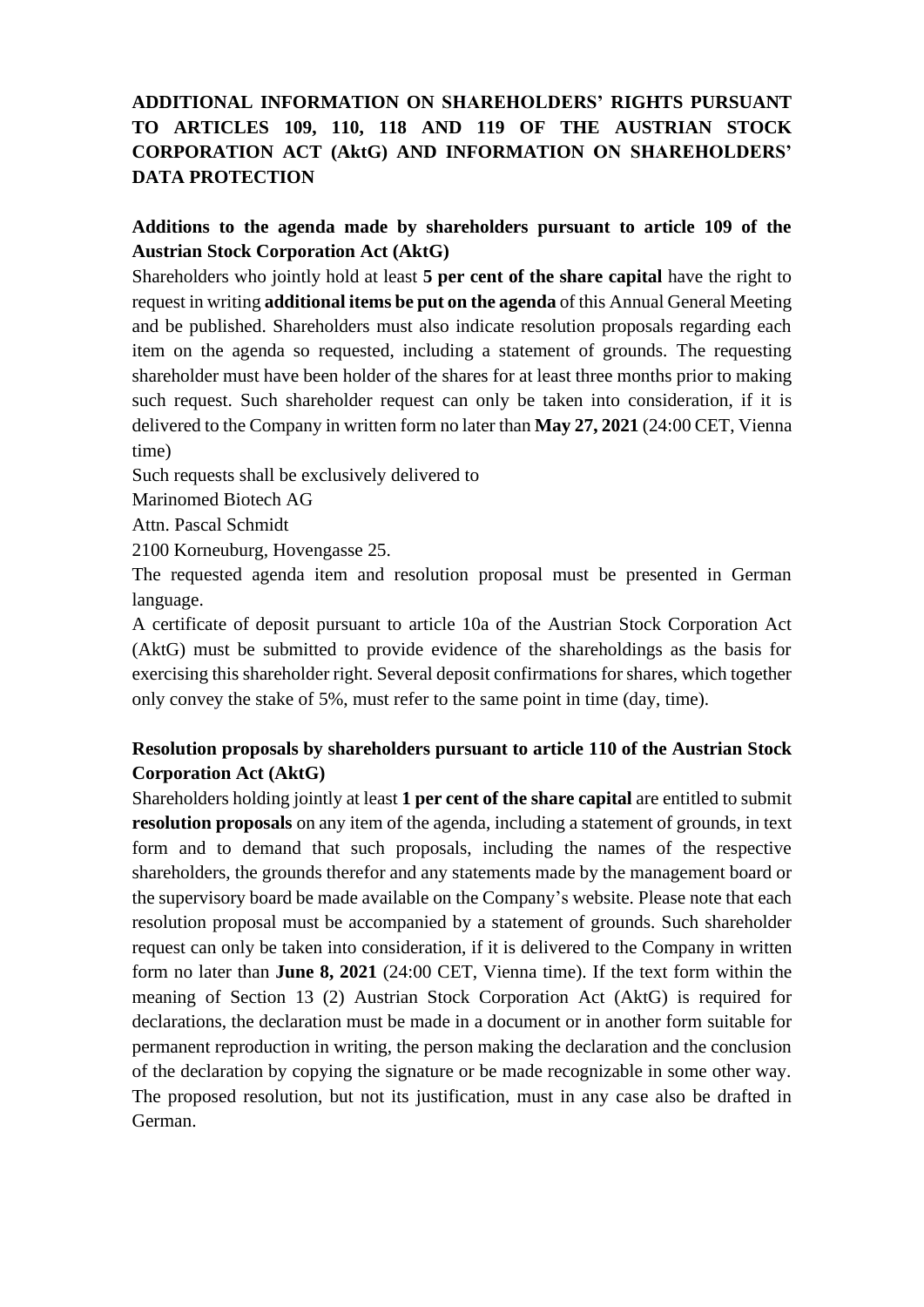Such requests shall be exclusively delivered to

```
Marinomed Biotech AG
Attn. Pascal Schmidt
2100 Korneuburg, Hovengasse 25
or
by telefax +43 2262 90300 500
or
```
by e-mail to ir@marinomed.com, such request to be attached to the e-mail in text form, e.g. as a pdf file,

A certificate of deposit pursuant to article 10a of the Austrian Stock Corporation Act (AktG) must be submitted to provide evidence of the shareholdings as the basis for exercising this shareholder right.

# **Certificates of deposit pursuant to article 10a of the Austrian Stock Corporation Act (AktG)**

The certificate of deposit is to be issued by the relevant custodian bank with its headquarters in a member state of the European Economic Area or in a full member state of the OECD.

Pursuant to article 10a of the Austrian Stock Corporation Act (AktG), the certificate of deposit must include the following information:

- Information on the issuer: name/corporate name and address or any code that is customarily used among credit institutions (BIC),
- Information on the shareholder: name/corporate name, address, date of birth for natural persons, and, if applicable, register and register number for legal entities,
- Information on the shares: number of the shares held by the shareholder, ISIN ATMARINOMED6,
- Deposit number and/or other designation,
- Date to which the certificate of deposit refers.

The certificate of deposit shall be provided in German or English language. The certificate of deposit shall be delivered to the Company exclusively via one of the communication channels and addresses indicated below:

| (i)                                                                  | for submission of the certificate of deposit in text form as specified to be sufficient |
|----------------------------------------------------------------------|-----------------------------------------------------------------------------------------|
| pursuant to article 17 para. 2 of the Articles of Association        |                                                                                         |
| By telefax:                                                          | $+43(0)18900500 - 79$                                                                   |
| By e-mail:                                                           | anmeldung.marinomed@hauptversammlung.at                                                 |
|                                                                      | (please attach certificate of deposit as pdf file)                                      |
| for submission of the certificate of deposit in written form<br>(ii) |                                                                                         |
| By post or                                                           | <b>Marinomed Biotech AG</b>                                                             |
| courier:                                                             | c/o HV-Veranstaltungsservice GmbH                                                       |
|                                                                      | 8242 St. Lorenzen am Wechsel, Köppel 60                                                 |
| By SWIFT:                                                            | <b>GIBAATWGGMS</b>                                                                      |
|                                                                      | (message type MT598 or MT599, ISIN ATMARINOMED6 to be                                   |
|                                                                      | stated in the text)                                                                     |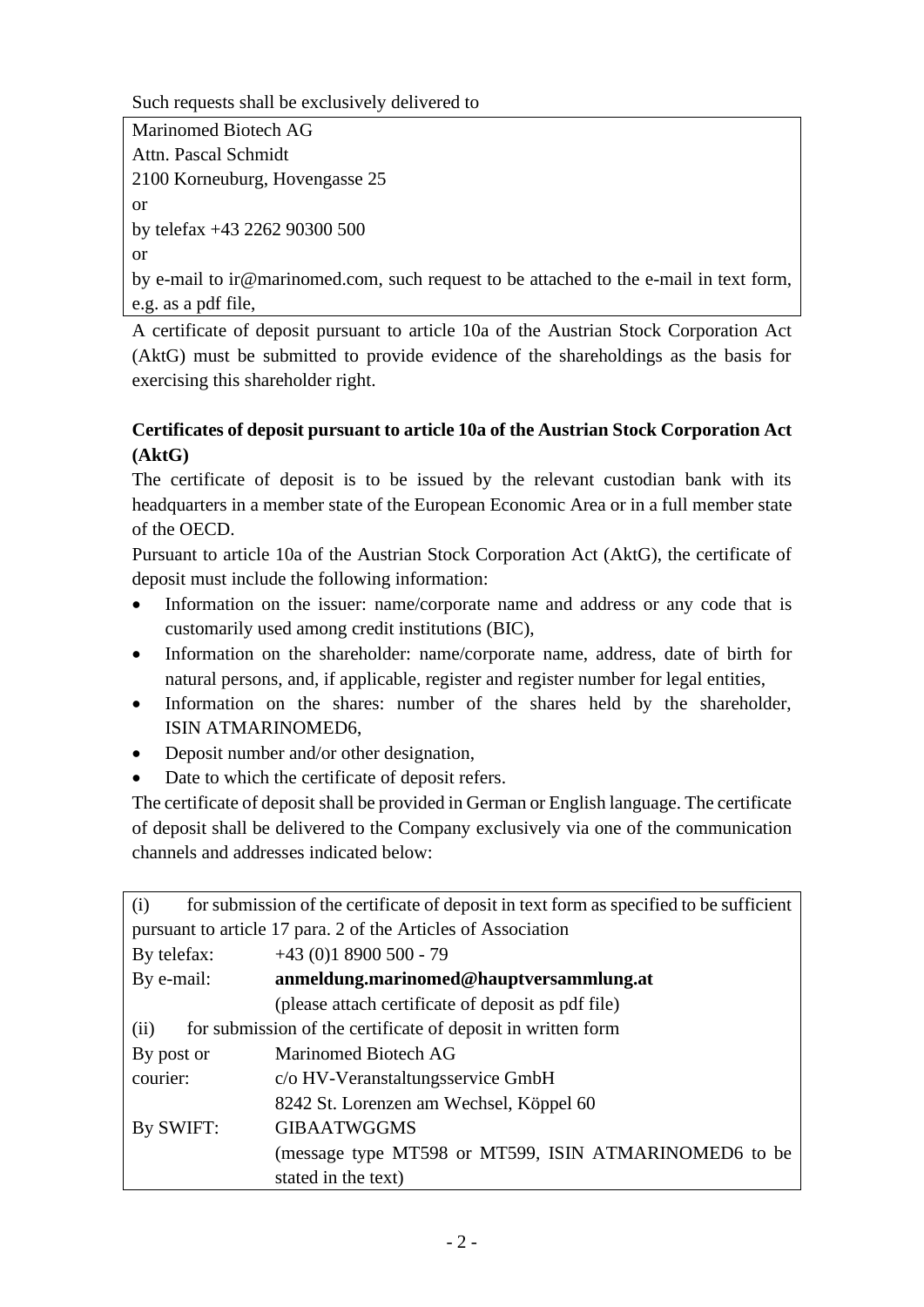The certificate of deposit as required to evidence the shareholder's shareholdings in connection with exercising shareholders' rights pursuant to article 109 of the Austrian Stock Corporation Act (AktG; additions to the agenda) and article 110 of the Austrian Stock Corporation Act (AktG; resolution proposals by shareholders) may not be older than seven days at the time of submission to the Company.

The certificate of deposit as required to evidence the shareholder's shareholding in connection with exercising shareholders' rights pursuant to sec. 109 of the Austrian Stock Corporation Act (AktG; additions to the agenda) must confirm that the shareholders making such requests have held their shares for at least three months, without interruption, prior to making such requests.

For requests made by multiple shareholders who achieve the required minimum shareholding only when taken together, evidence of their shareholdings must refer to the same reference date.

## **Note on right to be informed pursuant to article 118 of the Austrian Stock Corporation Act (AktG)**

At the Annual General Meeting, each shareholder has the right to be informed about any matters pertaining to the Company if so requested, provided that such information is necessary for formulating a proper assessment regarding a particular agenda item. The right to be informed also extends to the Company's legal and business relationships with any associated company. If the consolidated financial statements and the Group management report are presented at the Annual General Meeting of a parent company (article 189a Z 6 in connection with article 244 of the Austrian Commercial Code (UGB)), the right to be informed also applies to the position of the Group and of any companies included in the consolidated financial statements.

The information provided must be in compliance with the principles of true and fair accountability. The information shall be made available during the Annual General Meeting.

The Company may refuse to supply such information

- 1. if according to sound business judgement, it could result in considerable disadvantage for the Company or one of its associated companies or
- 2. if providing such information would constitute a criminal offence.

Each shareholder taking part in the Annual General Meeting has the right to obtain information. Such right is granted to the shareholders themselves as well as their legal or authorized representatives.

For the sake of meeting efficiency, questions whose response may require more extensive preparation should be submitted in writing to the management board in a timely manner before the Annual General Meeting. Questions may be delivered to the Company by telefax to  $+43$  2262 90300 500, or by e-mail to ir $@$  marinomed.com.

# **Information on the shareholder's right to file requests at the Annual General Meeting pursuant to article 119 of the Austrian Stock Corporation Act (AktG)**

Irrespective of their shareholdings in the Company, every shareholder has the right to make requests regarding each item on the agenda at the Annual General Meeting.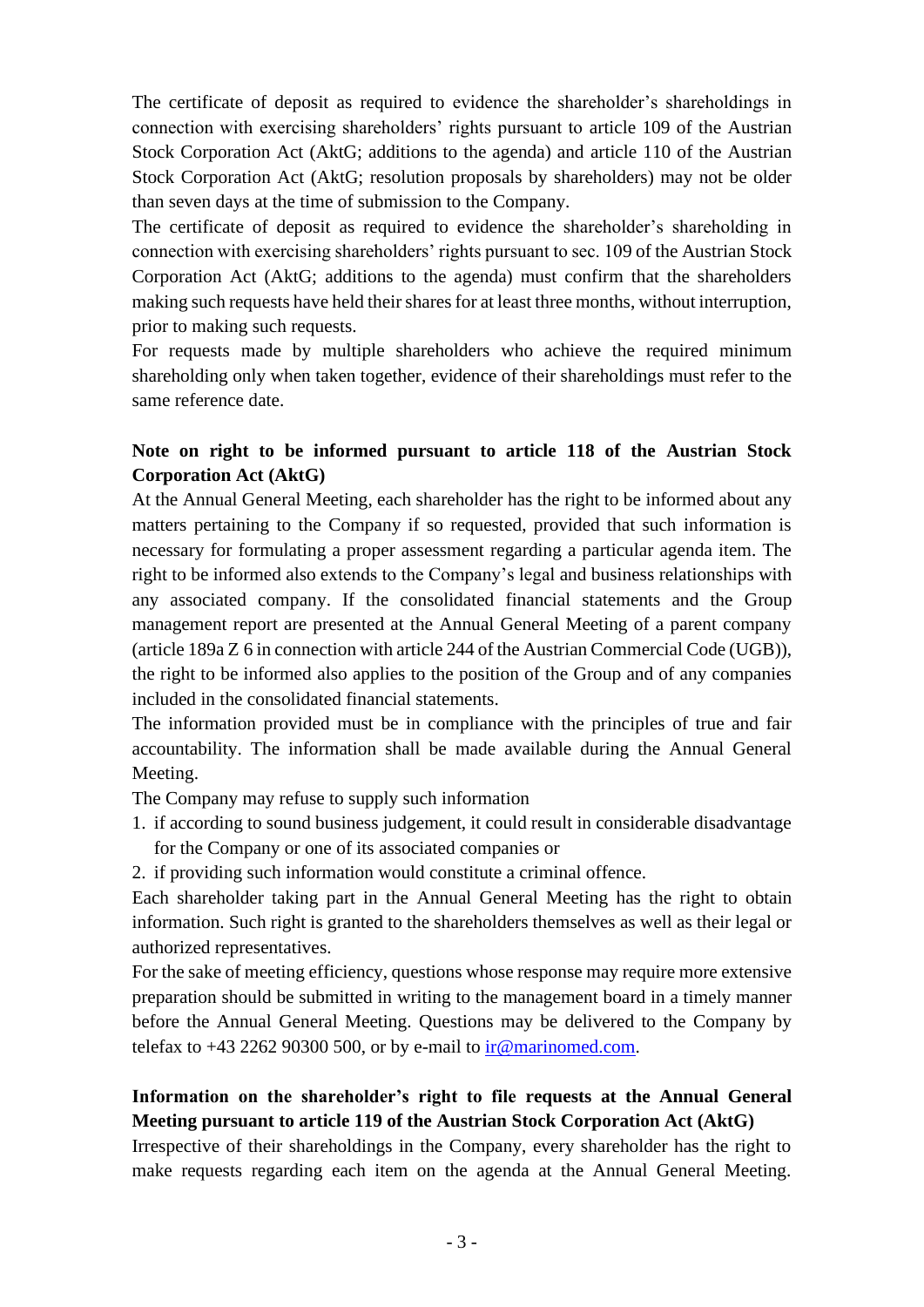Prerequisite for making use of this right is the evidence of the right to participate in the Annual General Meeting as stipulated in the invitation. The right to file requests is granted to the shareholders themselves as well as their legal or authorised representatives participating in the Annual General Meeting.

#### **Information on the protection of shareholder data**

Marinomed Biotech AG processes **personal data** of its shareholders (including, but not limited to, those pursuant to article 10a para. 2 of the Austrian Stock Corporation Act (AktG), i.e. name, address, date of birth, securities deposit number, number of shares held by the shareholder, class of shares where applicable, voting card number and, where applicable, name and date of birth of the authorized person(s)) on the basis of the applicable data protection provisions, including, but not limited to, the **European General Data Protection Regulation** (GDPR) and the Austrian **Data Protection Act**, to enable the shareholders to exercise their rights at the Annual General Meeting.

The processing of personal data of shareholders is an unconditional requirement for the attendance of the shareholders and their representatives at the Annual General Meeting in accordance with the Austrian Stock Corporation Act (AktG). Consequently, **article 6 (1) c) of the GDPR** provides the legal basis for data processing.

The responsible body for the processing is Marinomed Biotech AG. Marinomed Biotech AG uses external **service providers**, such as notaries public, attorneys-at-law, banks and IT service providers for the purposes of organizing the Annual General Meeting. They will receive exclusively those personal data from Marinomed Biotech AG which are necessary to deliver the services for which they have been contracted, and they will process such data exclusively in accordance with the instructions of Marinomed Biotech AG. Marinomed Biotech AG has entered into **data privacy agreements** with these service providers to the extent required by law.

If a shareholder attends the Annual General Meeting, all shareholders present or their representatives, the members of the management board and of the supervisory board, the notary public and all other persons with a statutory right to attend are entitled to inspect the **list of participants**, required by law (article 117 of the Austrian Stock Corporation Act (AktG)), and are therefore also entitled to access the personal data listed therein (among others name, residence, shareholding). Furthermore, Marinomed Biotech AG is under legal obligation to submit personal shareholder data (including, but not limited to, the list of participants) to the **commercial register** as part of the notarized minutes (article 120 of the Austrian Stock Corporation Act (AktG)).

The shareholders' data are anonymized or deleted as soon as they are no longer necessary with regard to the purposes for which they were collected and/or processed, unless other statutory obligations require the continued storage of such data. **Duties of documentation and retention** result primarily from corporate law, stock corporation law and acquisition law, as well as from the laws on taxes and duties and the anti-money-laundering regulations. Should shareholders assert legal claims against Marinomed Biotech AG or should Marinomed Biotech AG assert legal claims against shareholders, the storage of the personal data serves the purpose of **clarifying and enforcing such claims** on a caseby-case basis. In the context of legal proceedings before civil courts, this might result in